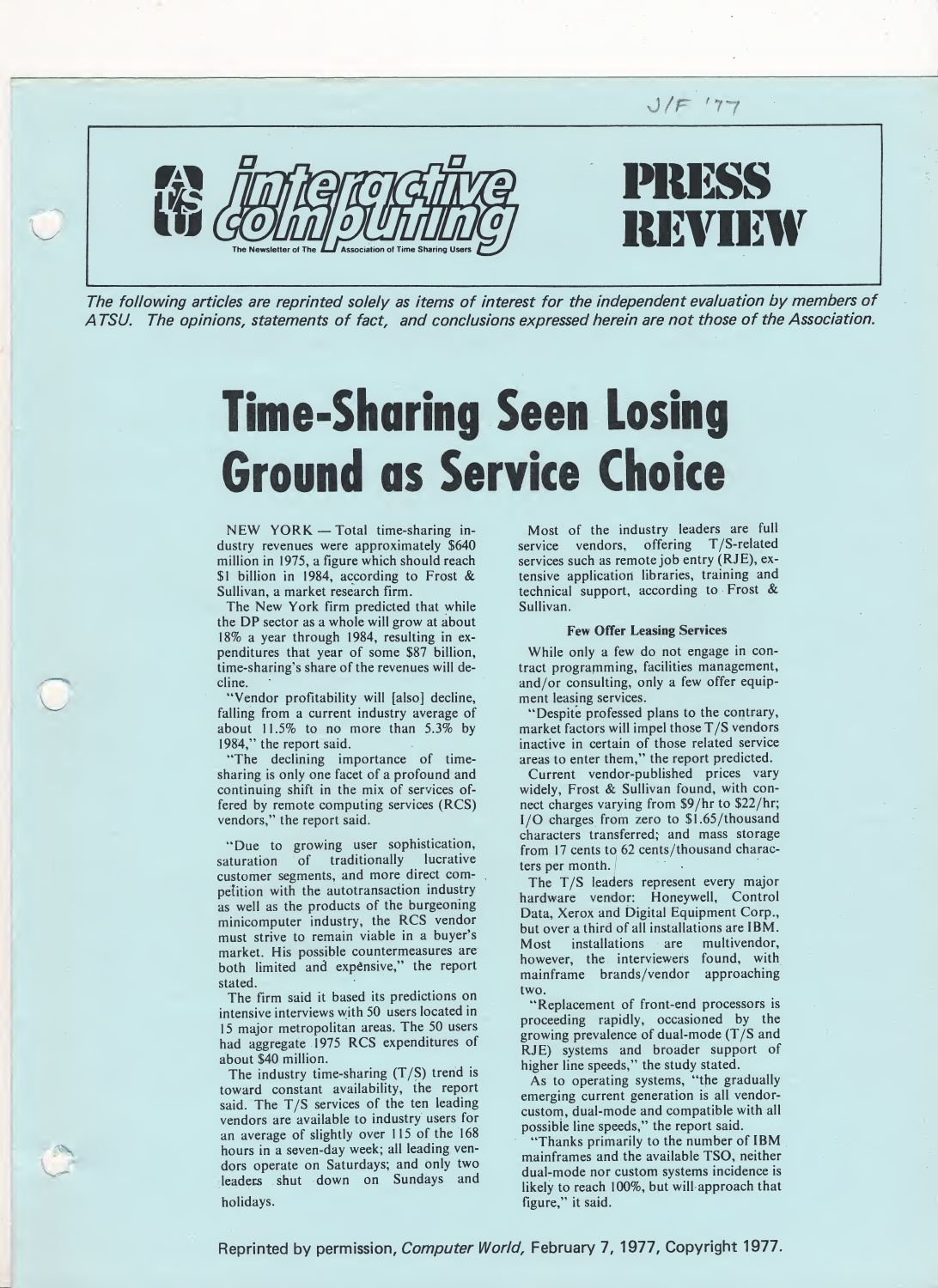### Citibank Plans to Offer Time-Sharing Services to Firms, Using Own Facility

### By KATHRYN LIEBTAG

NEW YORK.—The \$45.9 billion-deposit Citibank NA Wednesday an-nonuced plans to enter a new computer service market beginning Jan. 1, that of offering time-sharing services to large corporations in the metropolitan New York-New Jersey region. It is believed to be one of the first banks in the country to offer such services through its own in-house time-sharing facility.

The services—which could include a company's bookkeeping, billing, payroll, inventory and other functions—will be handled through Citibank's Interactive Computer Center, a time-sharing depart ment established at the bank's Park Avenue headquarters about eight years ago.

Initially, the bank will offer the facili ty's services to business firms, but according to Seymour Brooks, the center's applications support manager, plans call for expanding the service to correspondents and developing an international computer network, a system which Citibank's international banking group is anticipating for- a direct inhouse link with Hong Kong and London money center offices.

Mr. Brooks said the bank is looking to a sharing service to market the time-sharing service to "large business customers who are con cerned about the increasing high cost" of such services."

Citibank's initial thrust to market the services will emphasize cost-effectiveness—'the bank claims the cost is "50% of the going rate," Mr. Brooks said—in advertising being prepared for the New<br>York Times and such computer maga-

zines as Datamation, Computerworld and Computer Decision. The ads are scheduled to run early next year, he said.

The availability of a newly installed DECsystem-20 computer, manufactured by the Digital Equipment Corp., was a major factor in deciding to make the time-sharing services available on a commercial basis, according to the bank. The DECsystem-20 "will be the only ma chine of its type in the New York City area available for general purpose time sharing service," Citibank claims.

Mr. Brooks, outlining the rate structure, said the bank will charge \$6.50 per hour for prime-time usage — 8 a.m. to 6 p.m. Monday through Friday, New York time—and \$2.50 per hour for non-prime time. Additional charges involute disk storage costs, and the use of mag¬ netic tape units, line printers, etc. The minimum monthly charge is \$250. Prices do not include any Federal, state or local taxes, according to the Citibanker.

The Citibank facility will be able to handle 32 separate lines into its computer for the time-sharing users. Mr. Brooks said. The bank is "holding back," he said, on the capacity for the moment, he said, to explore the new computer's capabilities and limitations.

The bank's other major-time-shared offering is a package of computer pro¬ grams, for noncomputer-oriented finan cial managers, announced earlier this<br>year under the name "International Command." Rascally, the system is used in planning and analyzing cash flow needs, dividend policies, divisional forecasts, and financial statements.

Reprinted by permission, American Banker, December 9, 1976, Copyright 1976.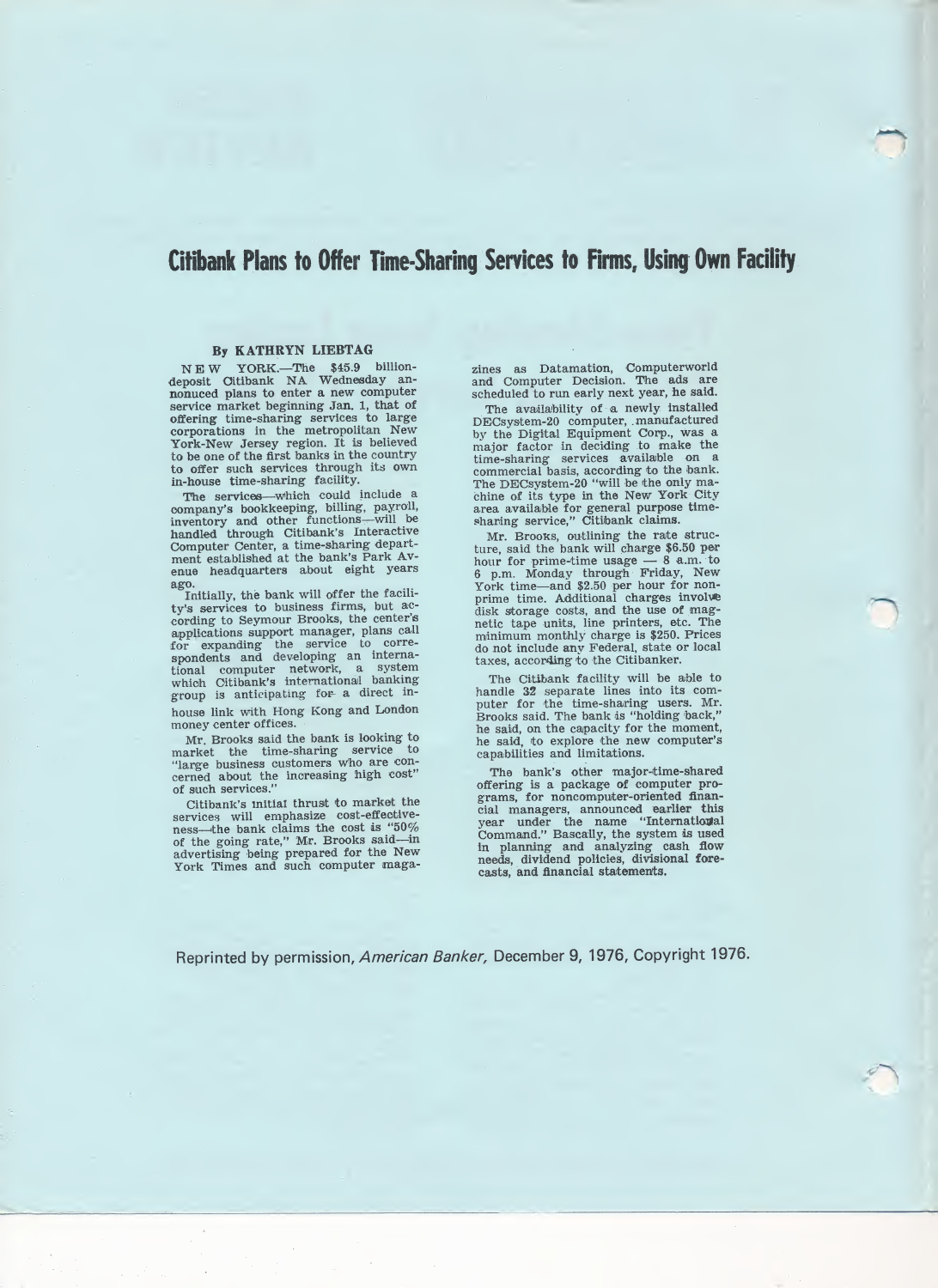### Home Input

# The Computer Moves From the Corporation To Your Living Room

If You Don't Have One Yet, Up to 100,000 People Do; Clubs, Magazines & Music

James and Nancy Like Roy

#### By David Gumpert

Staff Reporter of THE WALL STREET JOURNAL You plunk down anywhere from \$200 to \$3,000, bring it home, put it together, plug it in and, presto-you've got a computer system at your beck and call.

The era of the home computer, it seems, is upon us. Thanks to smaller and cheaper computers, just plain people are entering what used to be the exclusive, expensive and mysterious domain of corporations and universities.

The home-computer industry is so new and so fragmented that it hasn't got around to computing its own progress, so nobody knows how many individuals have bought computers. But estimates range from 20,000 to 100,000. This trend has been going on for only a couple of years, but it has already spawned more than 300 stores, more than 150 clubs and half a dozen magazines.

Some computer experts compare the situation to the earliest days of automobiles, television sets and, more recently, hand-held calculators. 'Right now," says one com puter consultant, "we're just seeing the tip of the iceberg" in terms of potential demand.

#### Why Buy Them?

Why do people want computers? A computer's ability to store information, and cough it up on demand, makes for endless possibilities. You can keep up to date on next year's tax return so that its actual preparation will be a breeze. You can have your lawn sprinkler turn itself on and off. You can create electronic music, play electronic games or just entertain the neighbors. And much more.

"You get a sense of a lot of power by getting the computer to do things you couldn't normally do very easily," says James Geiser of Cambridge, Mass., a mathematics teacher who bought a desk-top system a year ago for \$1,100.

About a dozen companies, most of them small private firms, turn out home computers, selling them either by mail order or through the computer stores. The stores have sprung up mostly on the West Coast and in the Northeast. They are geared to the novice and have such names as Computer Warehouse Store and Kentucky Fried Com puters ("a computer in every pot").

The computers available to consumers are also being used more and more by small businesses and other commercial users. They are known in the industry as microcomputers; it was the advent of low-cost mi croprocessors that made the notion of home computers practical.

### The 1950s and Today

Microprocessors are silicon chips, usually no more than a quarter of an inch square, on which the equivalent of oncehuge circuit boards can be implanted. Because of microprocessors, it is possible to turn out a computer the size of a portable typewriter for \$800-a computer comparable in capacity and speed to IBM computers of the late 1950s that required huge rooms and cost hundreds of thousands of dollars.

Still, experts say, not everyone who can afford one should rush out to buy a home computer. For one thing, they mostly come in kit form and require some electronics background to assemble. Also, you have to know something about programming a com puter to use one.

These problems promise to vanish soon, says Jim Warren of People's Computer Co., a nonprofit California corporation devoted to research in the personal-computer field. He notes that a few small companies have begun making completely assembled computer systems that retail for under \$1,000, and he expects other, larger firms to follow their, lead. He also predicts that packaged computer programs will gradually become available; you won't have to know anything about programming.

#### Manufacturers Surprised

Even with the present obstacles, so many people are buying home computers that even the manufacturers are surprised. When National Semiconductor Corp. introduced a \$200 computer-system kit last spring, it never expected to sell the 10,000 to 20,000 kits that a spokesman says have been sold so far. And When a small Albuquerque, N.M., firm known as MITS Inc. came out two years ago with what it calls the first home-computer kit, the company quickly fell eight months behind in filling orders.

"I projected 800 machines in 1975, and people said I was a wild-eyed optimist," recalls Edward Roberts, MITS president. "We shipped more than 5,000 machines in 1975." They retailed at \$400 each.

That kind of success has encouraged larger concerns to look more closely at the home-computer market. International Business Machines Corp., while declining to discuss its own plans, says "it's a matter of time" before "computers are generally available for home use much as calculators are today."

Large retailers are beginning to express interest. A spokesman says Sears, Roebuck & Co. "is watching this scene very carefully." While Sears has no immediate plans to market a home computer, the company is "very aware of it from a long-range point of view," he says. Similarly, a spokesman for Montgomery Ward & Co. says its executives are "watching the home-computer market very closely" although it, too, has no imminent plans to market models.

One large firm ready to plunge into the home-computer area is Tandy Corp.'s chain of 6,000 Radio Shacks. The chain will probably begin marketing its own computer kit "before the end of the year," says Bill Nugent, executive vice president of the chain. Its price, he says, will probably be \$300 to \$400.

The computer stores have gone a long |way toward taking the mystique out of com puters. They tend to be small stores with a few computer systems on display, a section for repairs, and a salesman or two to explain things. "You walk into one of these stores and a guy comes out in a plaid shirt usually with a beard" to push his computers, marvels Neil Kleinman, marketing director of International Data Corp., a computer-industry-research firm. "It's a freaky thing, especially if you have a big-computer-

company mentality." At the Computer Warehouse Store, situ ated next to a pizza parlor and a billiard hall near Boston University, the emphasis is on price. Large hand-printed signs describing the computer systems carry the prices in bolder characters. "The Cadillac of microcomputer kits," boasts one sign pushing a \$651 kit. Leaflets around the store promise one-day shipment for various kits.

The store opened last July, and sales that month totaled \$5,000. Since then, they have climbed more than eightfold, says Adolph Monosson, an owner. Perhaps even more important: "Over all, there's been a decline in the technical expertise of the people who come in here," says the store's manager. Lee Ridlon.

There is no doubting the enthusiasm of the new computer owners. Between 150 and 200 computer clubs with 15,000 to 20,000 members have been organized over the last two years, says Mr. Warren of People's Computer Co. The clubs have sponsored conventions. One in Trenton, N.J., last May